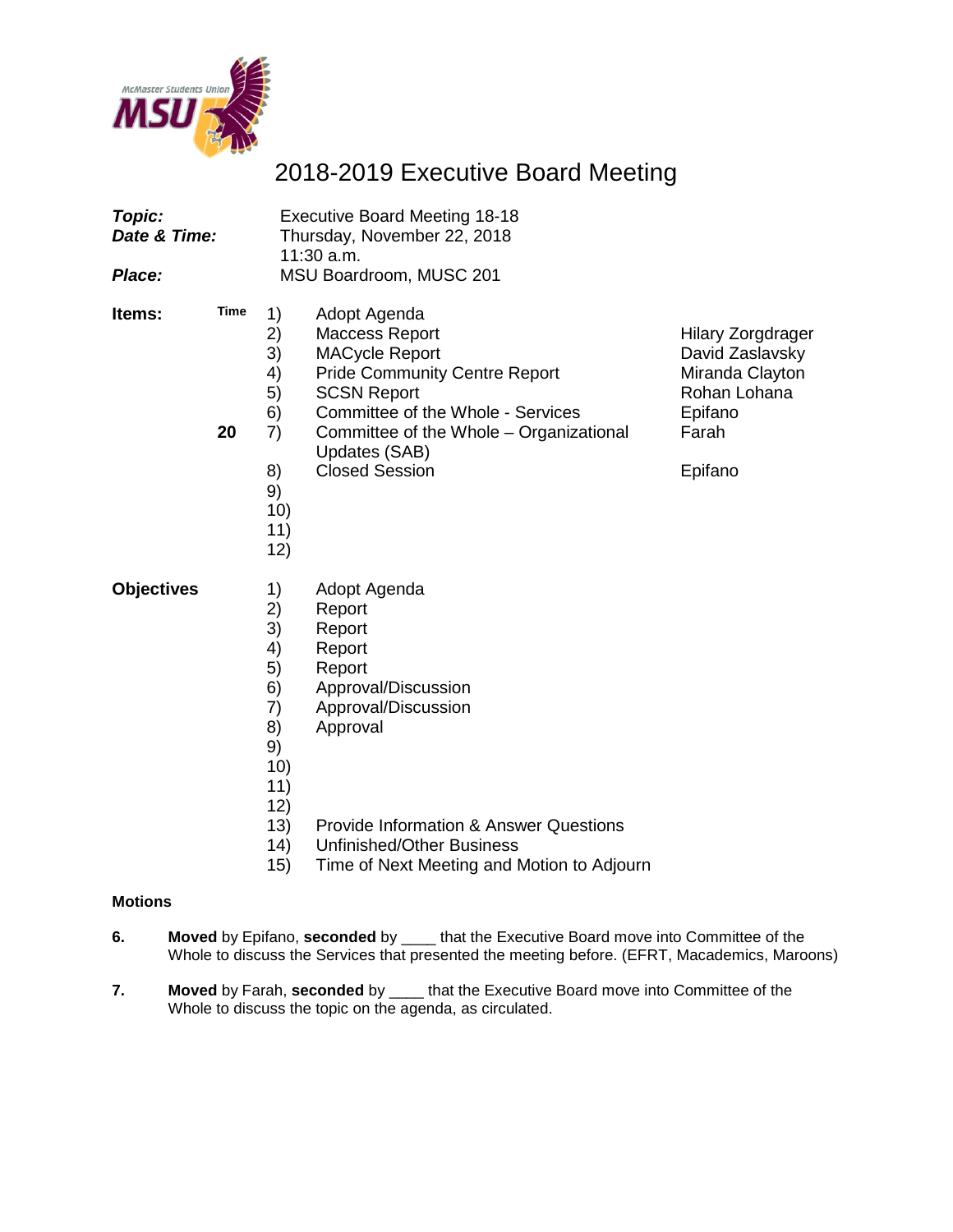### **Executive Board Meeting 18-18 Thursday, November 22, 2018 @ 11:30am MSU Boardroom, MUSC room 201**

#### **Called to Order 11:30am**

| Present               | Bertolo, Farah, Florean, Gandzi, Hackett, Robinson, Roshan, Warwani     |
|-----------------------|-------------------------------------------------------------------------|
| Late                  | Epifano                                                                 |
| Absent                |                                                                         |
| <b>Others Present</b> | J. McGowan (General Manager), V. Scott (Recording Secretary), M. Wooder |
|                       | (MCD), David Zaslavsky (MACycle Director)                               |

#### **1. Adopt Agenda**

**Moved** by Gandzi, **seconded** by Roshan to adopt the agenda, as presented.

#### **Amendment**

Robinson – Add Capital Request for Underground Workstation

**Moved** by Gandzi, **seconded** by Roshan to adopt the agenda, as amended.

#### **Passes Unanimously**

#### **2. MACycle Report – David Zaslavsky presented**

**EXEC** Zaslavsky summarized the report. They added that they would like to have a system to charge students for specific parts they would like to order. Zaslavsky stated that they will work with Robinson on this.

#### **Questions**

- **FIOT** Florean asked if Zaslavsky was still getting the lights for bikes. Zaslavsky stated that they ordered different ones as the lights ordered from Underground didn't come in.
- Florean asked if the PTM sent in the promo materials and they didn't come in. Zaslavsky confirmed that they sent in the promo package and didn't get confirmation from Underground.

#### **3. Maccess Report – report attached**

#### **Questions**

 Florean stated that they would like to know the number of students who showed up to the events. They stated that in the report that the groups have higher attendance than last year but didn't say by how much.

#### **Epifano arrived at 11:38am**

#### **4. SCSN Report – report attached**

- Warwani was worried about unnecessary overlap for the Housing Bootcamp that SCSN was putting on, and what Municipal Affairs was doing. Hackett responded that they reached out to SCSN and hadn't heard back.
- **Hackett asked if the Mental Health Awareness Campaign happened yet. They stated that they would like** some updates on how that was going.
- Florean stated that they didn't see much promotion for the event held yesterday, and that they didn't even know that an event was being held. Florean wanted to know what SCSN was doing to promote events, and if it was successful for the event held yesterday.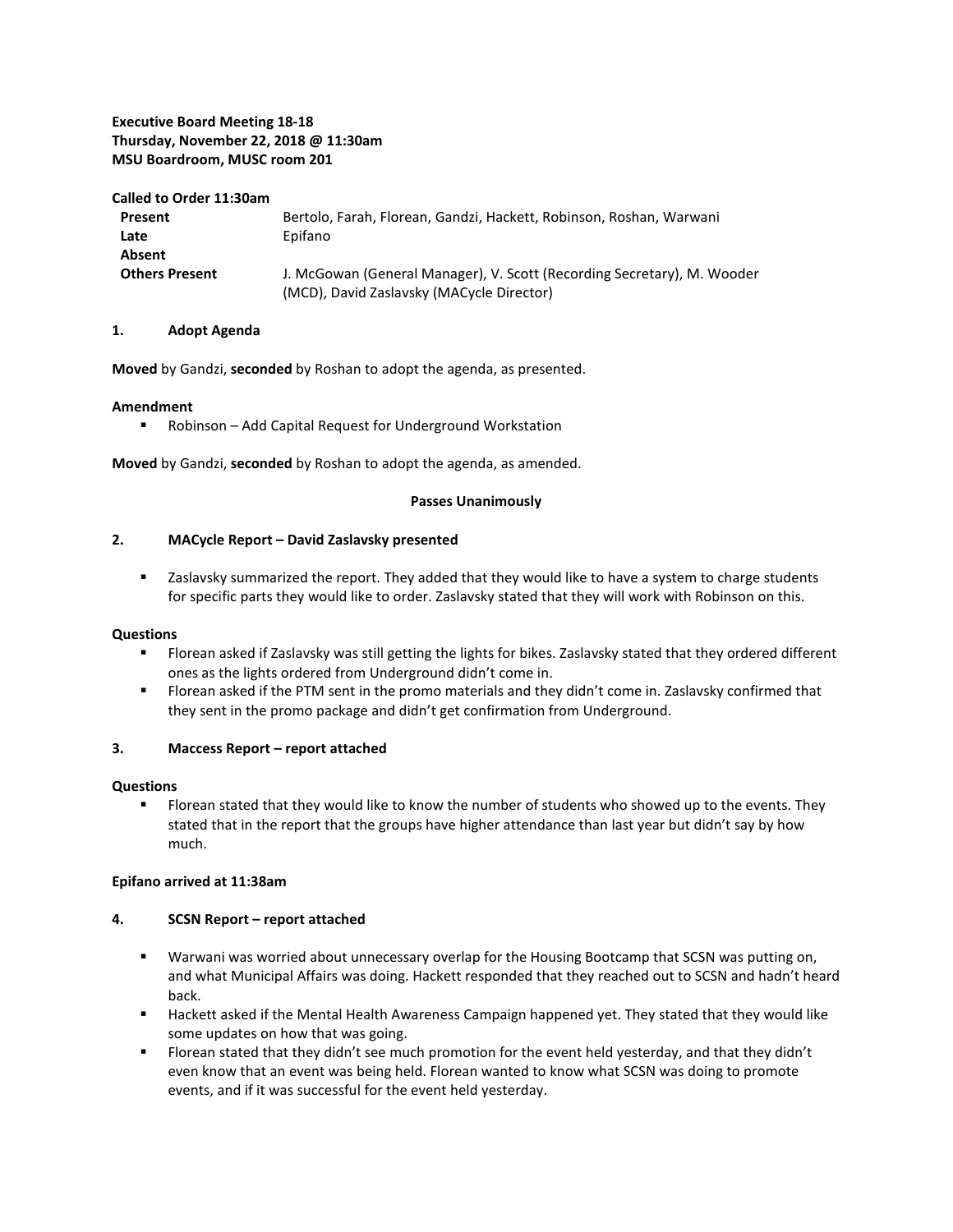#### **5. Underground Capital Request**

- **Robinson went over the memo with the Board.**
- Wooder stated that the Board has been hearing all semester issues about services accessing their budget information. He stated that currently the POS system was sitting on a designer's computer and that Underground couldn't access it without taking the designer off of the computer, so they currently have to do this after hours or down time.
- **Florean asked where the money would come from.**
- **Robinson responded that it would come from the Capital Projects Fund and be amortized over three** years.

#### **a) Allocation**

**Moved** by Robinson, **seconded** by Warwani to approve the allocation of \$1,800.09 from the Capital Projects Fund for a new workstation for Underground.

#### **Passes Unanimously**

#### **b) Expenditure**

**Moved** by Robinson, **seconded** by Florean to approve the expenditure of \$1,800.09 from the Capital Projects Fund for a new workstation for Underground.

#### **Passes Unanimously**

#### **6. SCSN Job Description**

**Moved** by Epifano, **seconded** by Warwani that the Executive Board approve the changes to the SCSN Community Connector Job Description, as circulated.

- **Epifano went over the memo with the Board.**
- Robinson asked about the process of reporting.
- **Epifano stated that she would ask.**
- **Bertolo asked about the plans for SCSN, and that it was recommended to be a call or messenger service to** connect the Connectors, and if there was a reason why it wasn't happening.
- Scott responded that it was a proposal, but nothing came of it last year.

#### **Vote on Motion**

#### **Passes Unanimously**

#### **7. Pride Report – Miranda Clayton presented**

Clayton summarized the report.

#### **Questions**

- Wooder asked about pride planning with Ath and Rec. Clayton responded that they had emailed them back.
- Roshan asked if Clayton was planning on opening hiring for next term. Clayton responded that they will be opening that soon.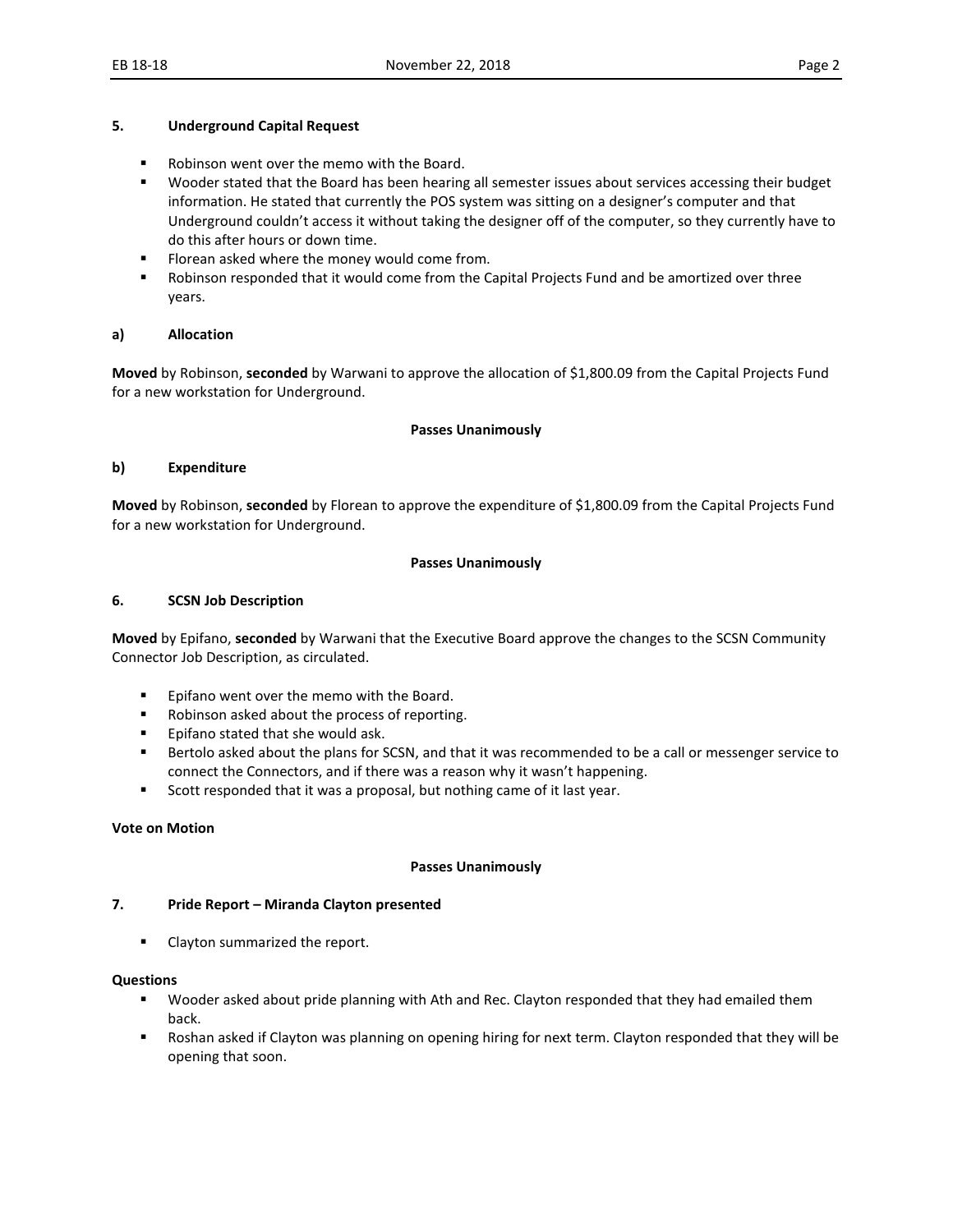Gandzi asked if the kitchen stuff will be coming from the budget. Clayton responded that it would, but they will look at free or for sale sites. Wooder followed up by suggesting that Clayton goes to MUSC admin to see if they had any spare microwaves laying around.

#### **8. Committee of the Whole – Services**

**Moved** by Epifano, **seconded** by Gandzi that the Executive Board move into Committee of the Whole to discuss the Services that presented the meeting before. (EFRT, Macademics, Maroons)

#### **Passes Unanimously**

**Moved** by Epifano, **seconded** by Robinson that the Executive Board move out of Committee of the Whole and to Rise and Report.

#### **Passes Unanimously**

#### **Rise and Report**

**Epifano reported that the Board spoke about EFRT and would like to know how the new CPR system was** going. Epifano stated that they will reach out to the PTM about to see if they have to use the bag mask when teaching. Epifano reported that the Board discussed Maroons and wanted to know when the new Coordinator would be hired, which the answer was that they would be hired soon.

#### **9. Committee of the Whole – Organizational Updates (SAB)**

**Moved** by Farah, **seconded** by Robinson that the Executive Board move into Committee of the Whole to discuss the topic on the agenda, as circulated.

#### **Passes Unanimously**

**Moved** by Robinson, **seconded** by Florean that the Executive Board move out of Committee of the Whole and to Rise and Report.

#### **Passes Unanimously**

#### **Rise and Report**

 Robinson reported that the Board had a general discussion about the progress of SAB. They had discussions about spaces in the building and why certain decisions were made the way they were, such as gendered washrooms on the third floor. Robinson added that they briefly touched on the naming process and when that would be occurring.

#### **10. Closed Session**

**Moved** by Epifano, **seconded** by Robinson that the Executive Board move into Closed Session.

#### **Passes Unanimously**

### **11. Return to Open Session**

#### **Information and Questions**

 Wooder reported that the MSU Mitten Tree was now up and will be taking donations until December 13. He stated that Trans(forming) Week was happening this week, hosted by WGEN.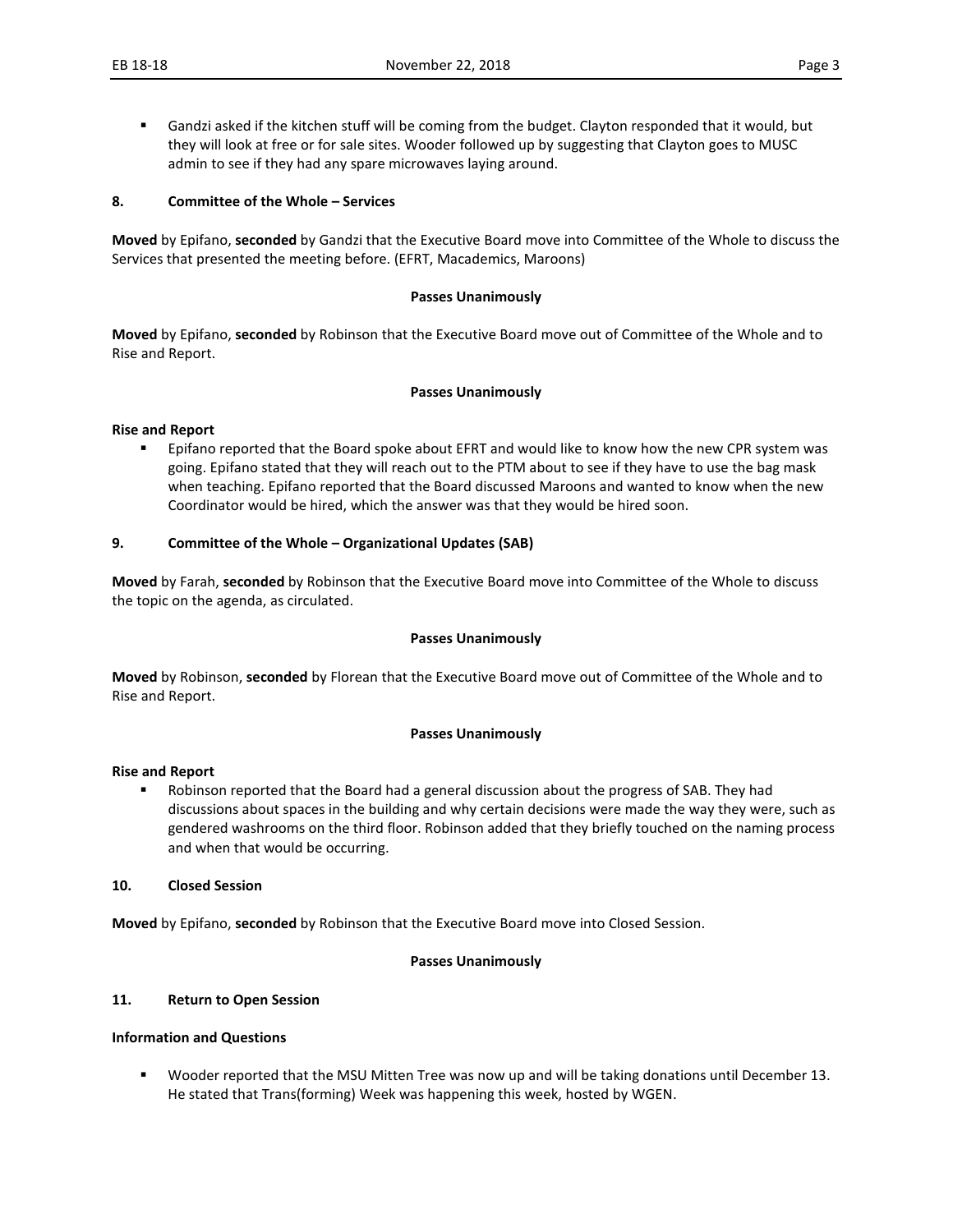#### **12. Adjournment and Time of Next Meeting**

**Time of Next Meeting:** 

### **Thursday, November 29, 2018 11:30am MSU Boardroom, MUSC 201**

**Moved** by Robinson, **seconded** by Florean that the Executive Board meeting be adjourned.

# **Passes by General Consent**

#### **Adjourned at 1:26pm**

/vs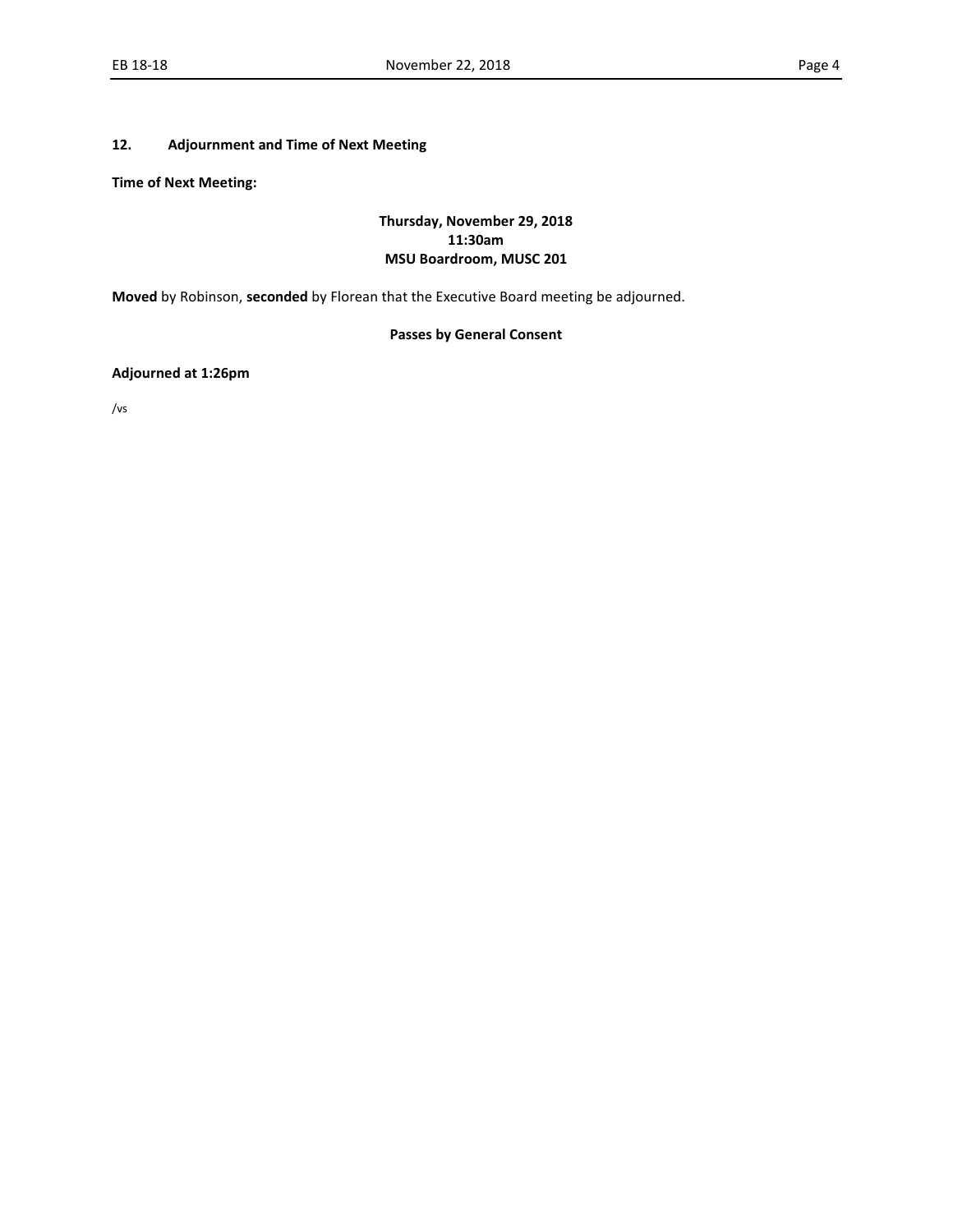

# **REPORT**

*From the office of the…*

# **MACycle Coordinator**

| TO:      | Members of the Executive Board |
|----------|--------------------------------|
| FROM:    | David Zaslavsky                |
| SUBJECT: | MACycle Report 7               |
| DATE:    | November 22, 2018              |

# **UPDATE**

With about a month left in the shop being open, things are looking peachy. Service usage is winding down with the season, less people per day, one day last week nobody at all came in. Good decision, money wise, to not run the service during the winter.

Gonna do some fun volunteer appreciation woohoo

# **SERVICE USAGE**

As the weather turns colder, we are seeing a decrease in the number of people who are using the service. Again, this is expected. Since my last report we have about 2-3 people per evening.

# **PAST EVENTS, PROJECTS & ACTIVITIES**

Volunteer training round 2 had a turnout of 3 people. Our volunteer base has reduced slightly, but hopefully the ones who do continue to show up will continue to do so. Any amount of volunteer retention is already!! better than having no volunteers whatsoever, and I'm very glad that we at least had some turnout for our second training.

# **UPCOMING EVENTS, PROJECTS & ACTIVITIES**

With  $\lt$ two weeks left in our operation, the only remaining thing we have left is to appreciate our volunteers. I polled em and they wanted tshirts so they're getting some tshirts !! Considering throwing a little pizza party or something, if they are also down for that. Just please come back

# **BUDGET**

| <b>MACYCLE</b>      |                                                                                       |          |        |  |  |
|---------------------|---------------------------------------------------------------------------------------|----------|--------|--|--|
|                     | <b>EXPENDITURE</b>                                                                    |          |        |  |  |
| <b>ACCOUNT CODE</b> | <b>BUDGET/COST</b><br><b>PO SUBMITTED (DATE)</b><br><b>PO APPROVED</b><br><b>ITEM</b> |          |        |  |  |
|                     |                                                                                       |          |        |  |  |
| 6494-0108           | <b>MCYC - VOLUNTEER RECOGNITION</b>                                                   | \$500.00 |        |  |  |
|                     | Volunteer tshirts lit ayyy                                                            | \$322.27 | Nov 19 |  |  |
|                     |                                                                                       |          |        |  |  |
|                     | <b>TOTAL SPENT IN LINE</b>                                                            | \$322.27 |        |  |  |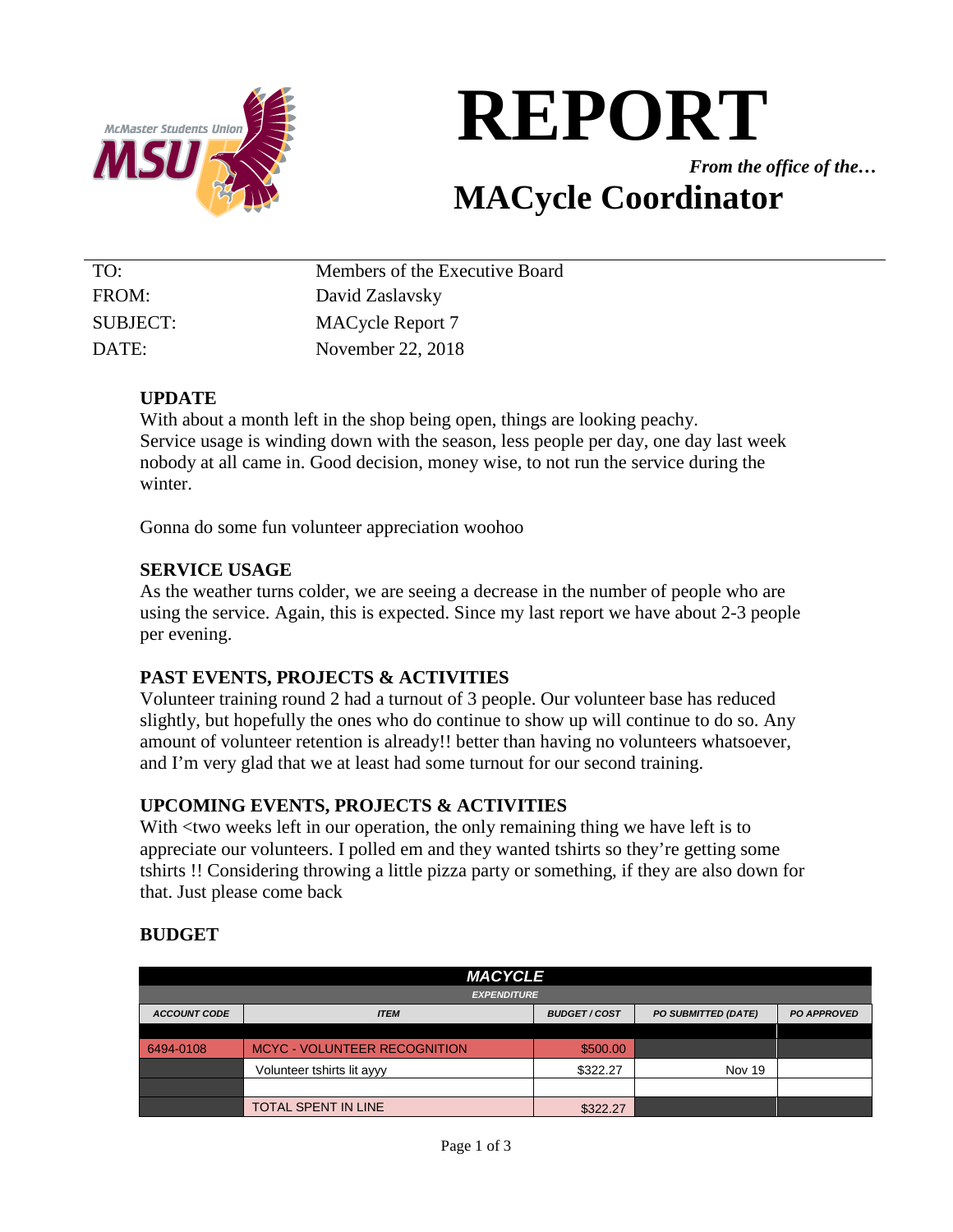|                           | <b>REMAINING IN LINE</b>       | \$177.73   |            |       |
|---------------------------|--------------------------------|------------|------------|-------|
|                           |                                |            |            |       |
| 6501-0108                 | MCYC - ADV. & PROMO.           | \$1,800.00 |            |       |
|                           | Underground Budget??           |            |            |       |
|                           | Package auction + speakers     | \$173.75   |            |       |
|                           | <b>Stickers</b>                | \$112.00   |            |       |
|                           | TOTAL SPENT IN LINE            | \$285.75   |            |       |
|                           | <b>REMAINING IN LINE</b>       | \$1,514.25 |            |       |
| 6603-0108                 | <b>MCYC - SPECIAL PROJECTS</b> | \$1,000.00 |            |       |
|                           |                                |            |            |       |
|                           |                                |            |            |       |
|                           | TOTAL SPENT IN LINE            | \$0.00     |            |       |
|                           | <b>REMAINING IN LINE</b>       | \$1,000.00 |            |       |
|                           |                                |            |            |       |
| 6604-0108                 | <b>MCYC - PARTS</b>            | \$5,000.00 |            |       |
|                           | Pre-Open Restock               | \$927.98   | 9-Mar-18   | #5841 |
|                           | First Restock (PO 2)           | \$312.97   | 4-May      |       |
|                           | SO <sub>3</sub>                | \$485.50   | 7-Jun      |       |
|                           | SO <sub>4</sub>                | \$897.22   | 6-Sep      |       |
|                           | SO <sub>5</sub>                | \$1,072.30 | 21-Sep     |       |
|                           | SO <sub>6</sub>                | \$766.71   | 5-Nov      |       |
|                           | SO <sub>7</sub>                | \$523.19   | 15-Nov     |       |
|                           | TOTAL SPENT IN LINE            | \$4,985.87 |            |       |
|                           | <b>REMAINING IN LINE</b>       | \$14.13    |            |       |
|                           |                                |            |            |       |
|                           |                                |            |            |       |
|                           | <b>TOTALS</b>                  |            |            |       |
| <b>AMOUT BUDGETED</b>     |                                |            | \$8,300.00 |       |
| <b>HOW MUCH YOU SPENT</b> |                                |            | \$5,593.89 |       |

| <b>WHAT YOU HAVE LEFT</b>                                                             | \$2,706.11 |  |  |
|---------------------------------------------------------------------------------------|------------|--|--|
| Used up all our money for parts, pretty good, we have had a lot more people this year |            |  |  |

ordering in parts we normally don't stock. Would like to ideally go over how we charge those people. So far, I've been eyeballing about 50% markup (over wholesale, but below MSRP); however, if this becomes a more regular occurrence, I'd like to have a standardized system of charging for special orders.

# **VOLUNTEERS**

Ran our second volunteer training session with the volunteers who were interested and could make  $it - 3$  people turned out. I think this is a combination of several people who just couldn't come out for the time, and the fact that we expect volunteers to show up less frequently over time – that's just a reality of volunteers in the MSU. In an ideal world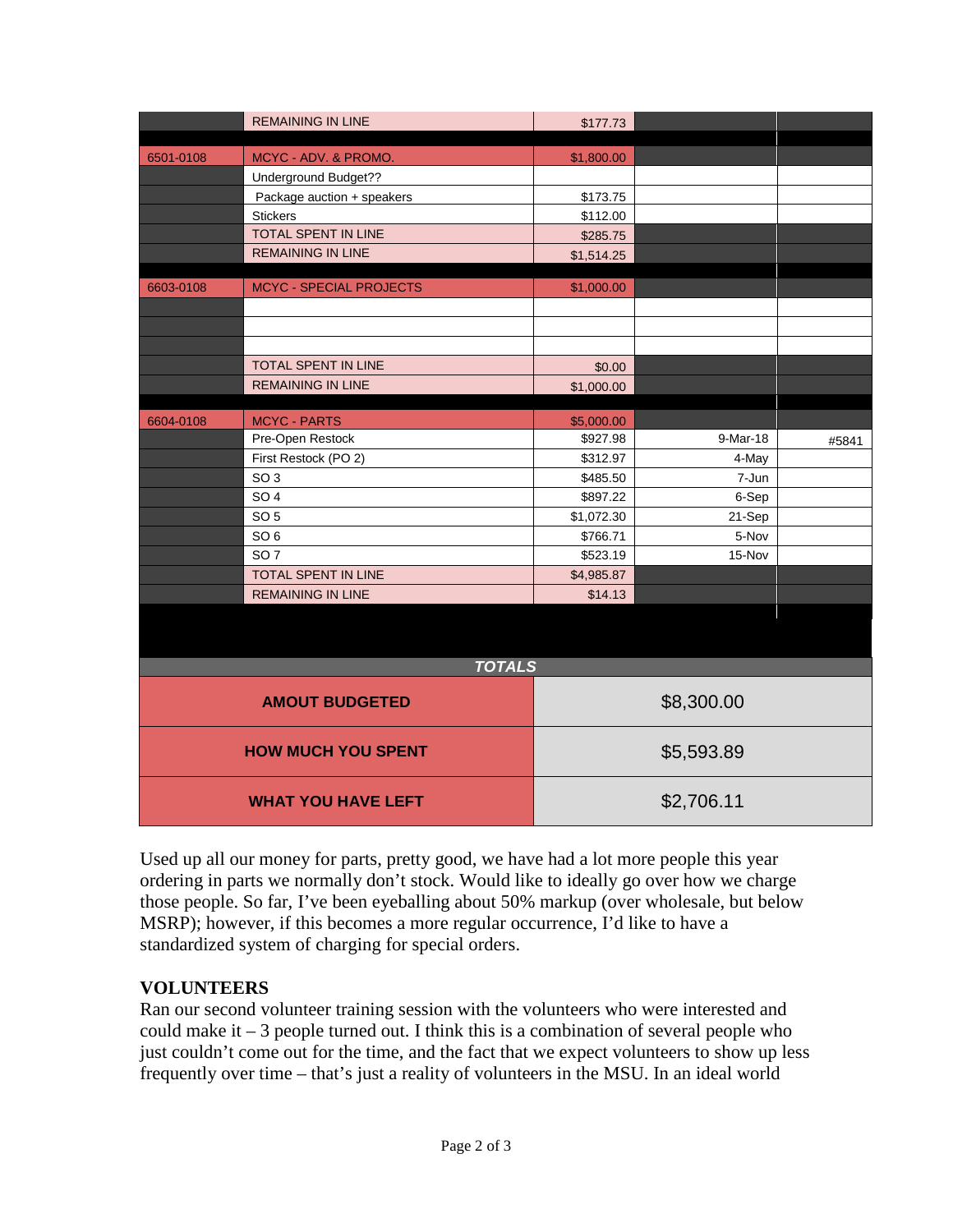everyone would show up to every shift but like that just doesn't happen no matter how much free food I ply them with.

This isn't that bad. Most of the volunteers who do come in regularly have been 'training' on the job, which realistically is most important.

# **CURRENT CHALLENGES**

Honestly not much, it's pretty good

# **SUCCESSES**

some volunteers are still showing up for their shifts!

I like walked in last week and our volunteers were juts cleaning out of the goodness of their hearts it was so wholesome and lovely I was **emotional**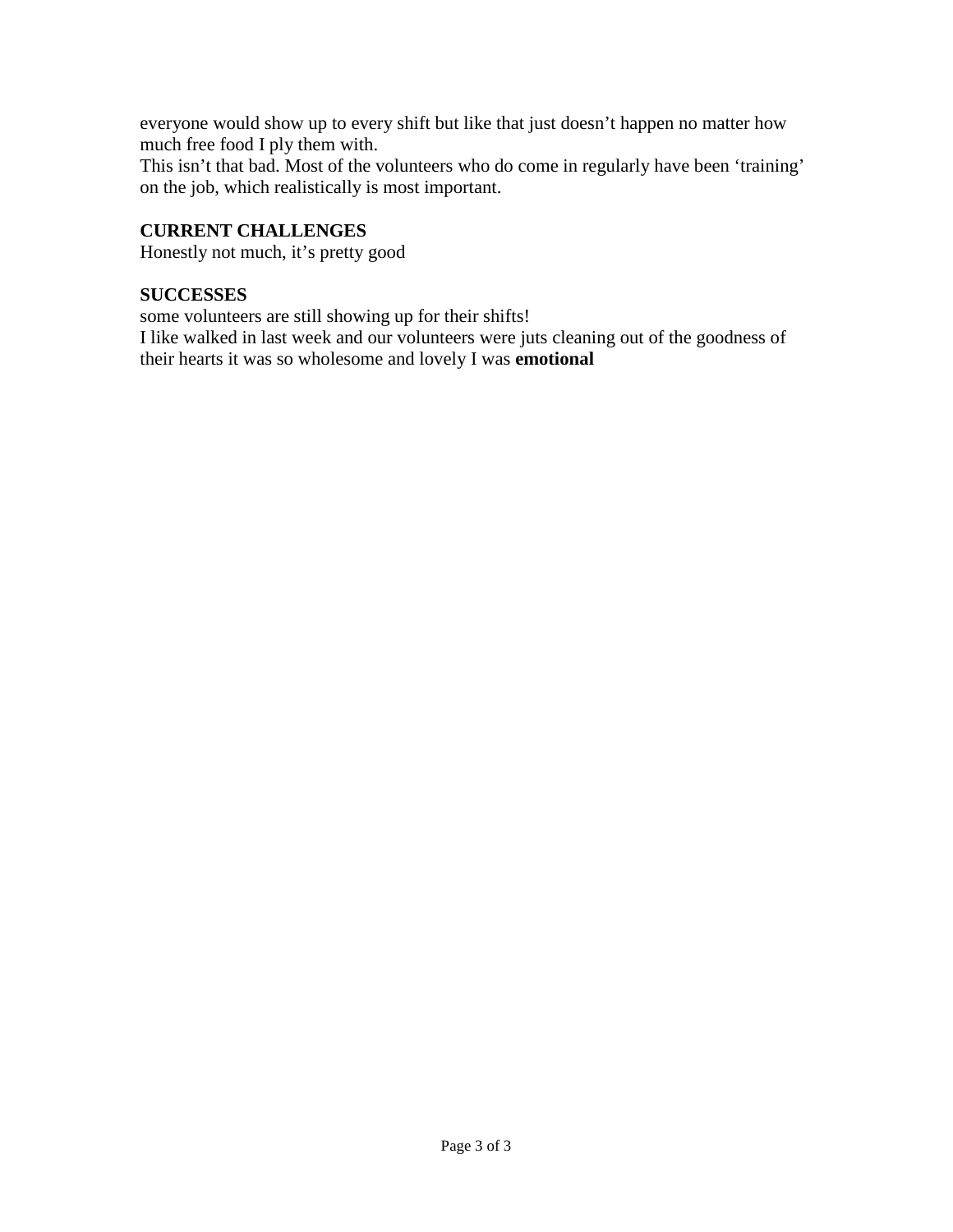

# REPORT From the office of the… Maccess Coordinator

| TO:      | Members of the Executive Board   |
|----------|----------------------------------|
| FROM:    | Hilary Zorgdrager                |
| SUBJECT: | Maccess Report 5                 |
| DATE:    | November 24 <sup>th</sup> , 2018 |

# YEAR PLAN UPDATE

Things have been going very well! While this semester has been slower to start than I anticipated, we are on track to run everything we were planning and some more next semester! We have planned our exam events in collaboration with SAS.

# SERVICE USAGE

Service usage is relatively the same as it has been since I last reported. We find the space is full or nearly full from the hours of 1-3PM. Fridays continue to be slow and we are considering reduced hours next semester as this is a difficult day to staff.

Support Group Attendance in our first week was much higher than last year and we expect it to continue to grow.

Chronic Illness - 5 ADHD – postponed till next week Eating Disorders - 3 Mood Disorders - 7 Anxiety/OCD - 6 Personality Disorders - 5 Self-care - Postponed  $ASD - 2$ 

# PAST EVENTS, PROJECTS & ACTIVITIES

As I mentioned Support Groups have started running and over the past two weeks, we have been focused on training and equipping our volunteers to run these groups. The groups were successful last year and we have had a lot of interest so far.

# UPCOMING EVENTS, PROJECTS & ACTIVITIES

We have planned an exam study session in the LAS new study space in Mills. Additionally, SAS Transition reached out with interest in running an exam selfcare package event for exams with their excess aromatherapy supplies. We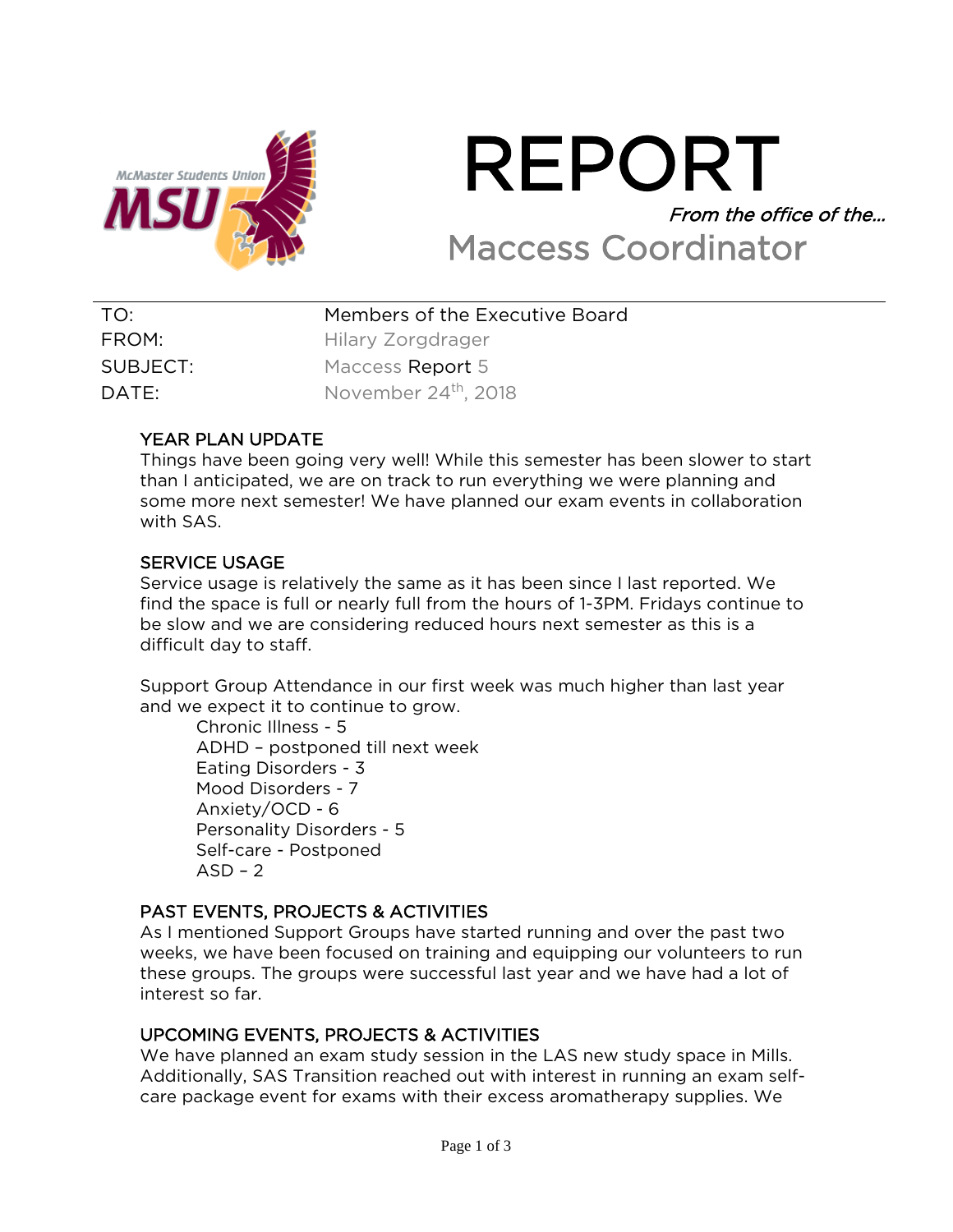will be purchasing additional supplies like journals, gum, ear plugs, highlighters and fidget toys. We will also be making small resource cards to put in the packages.

We will be hosting a Disability Discussion with EIO next week on Thursday. This event will be part of their three-part event series in celebration of International Day of Persons with Disabilities. The topic of this discussion will be Invisible Disabilities and Stigma.

# **BUDGET**

Since the last report, we have bought supplies for the self-care group, our exam de-stressor and promo for the exam de-stressor.

| ACCOUNT<br><b>CODE</b>                      | <b>ITEM</b>                                |      | <b>BUDGET / COST</b> |
|---------------------------------------------|--------------------------------------------|------|----------------------|
| 6501-0118<br><b>MACCESS</b><br>$-$ ADV. $&$ | <b>TOTAL SPENT IN LINE</b>                 |      |                      |
| <b>PROMO</b>                                |                                            |      | \$755                |
|                                             | <b>REMAINING IN LINE</b>                   |      | \$1245               |
|                                             |                                            |      |                      |
| $6102 - 0118 -$<br>Annual<br>Campaigns      | <b>TOTAL SPENT IN LINE</b>                 |      | 150                  |
|                                             | <b>REMAINING IN LINE</b>                   | 1850 |                      |
|                                             |                                            |      |                      |
|                                             | <b>TOTAL SPENT IN LINE</b>                 |      |                      |
|                                             | <b>REMAINING IN LINE</b>                   |      |                      |
|                                             |                                            |      |                      |
|                                             | TOTAL SPENT IN LINE                        |      |                      |
|                                             | <b>REMAINING IN LINE</b>                   |      |                      |
|                                             | <b>TOTALS</b>                              |      |                      |
|                                             | TOTAL BUDGETED DISCRETIONARY SPENDING      |      | \$8600               |
|                                             | <b>TOTAL ACTUAL DISCRETIONARY SPENDING</b> |      | \$905                |
|                                             | <b>REMAINING DISCRETIONARY SPENDING</b>    |      |                      |

# VOLUNTEERS

We've planned a volunteer social for December 4<sup>th,</sup> 2018. A number of volunteers expressed interest in a board game night – so we will be doing that as well as offering some crafts to make. My exec team is signing holiday cards for all the volunteers this week with warm fuzzies.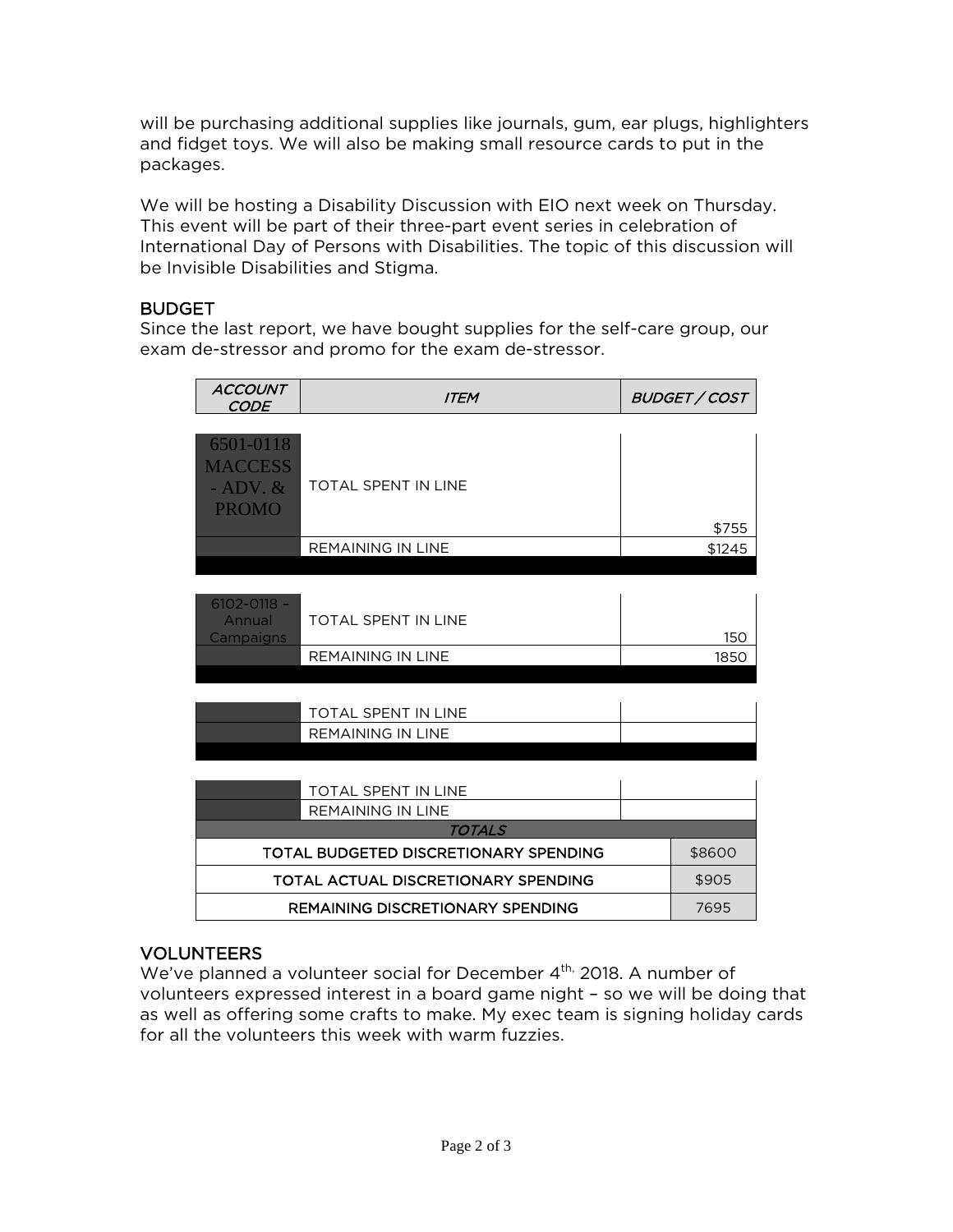# CURRENT CHALLENGES

I've been struggling to delegate well and thus feel like I end up taking on a lot. I've mentioned this to my execs and they are all able to take on more work.

# **SUCCESSES**

Support groups are my favourite recurring programming that Maccess does and I'm so ecstatic about the great volunteers that have stepped up to run them!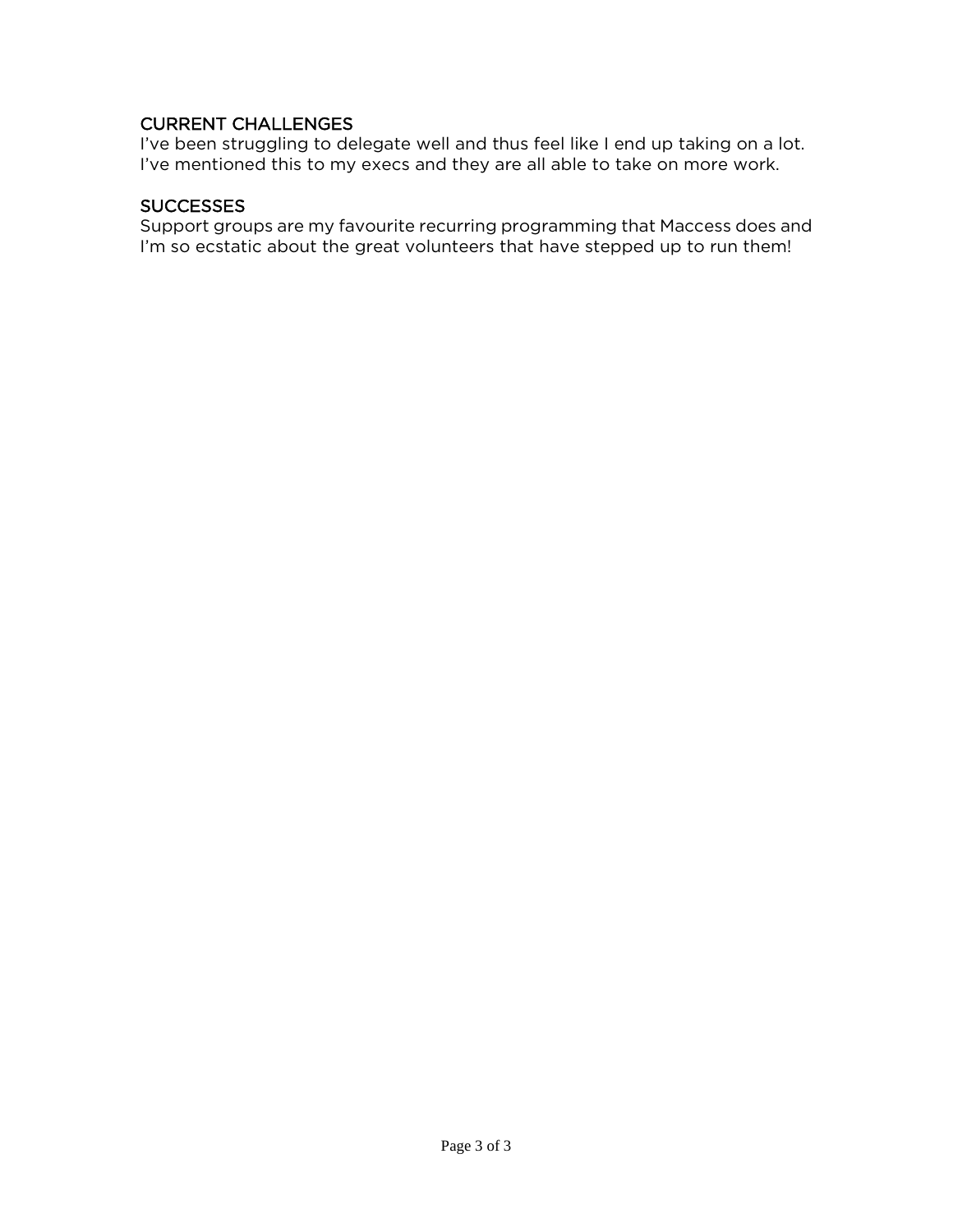

# REPORT From the office of the… Student Community Support **Network**

| TO:      | Members of the Executive Board |
|----------|--------------------------------|
| FROM:    | Rohan Lohana                   |
| SUBJECT: | <b>SCSN Report 5</b>           |
| DATE:    | November 20, 2018              |

# YEARPLAN UPDATE

The Student Community Support Network has worked hard over the past month to execute couple events by the end of November. Within the past month, SCSN focused on Discovering Your City – Westdale Tour Event and the Housing Awareness Bootcamp. The Westdale Tour will be taking place on November 21, 2018 and the Housing Awareness Bootcamp will take place on November 29-30! All these events are working in tandem with the year plan timeline. SCSN's newly appointed Promotion Coordinator received training from Michael Wooder to get acquainted with MSU promotion strategies.

# SERVICE USAGE

Since the week of October 28<sup>th</sup>, our Facebook Activity has shown significant rise in outreach due to the promotion of the Pumpkin Hike and the Westdale Tour event. In the last 28 days, we have reached out to 2,896 people with 28 new likes, in comparison to the last year promo, the outreach is still low as it was 7,285 but the likes showed a significant increase from 17 new likes around this time last year.

The SCSN Facebook page stands at 1,147 likes, and it's outreach is expected to increase once the promotion for Housing Awareness Bootcamp is out since SCSN is working in collaboration with FYC.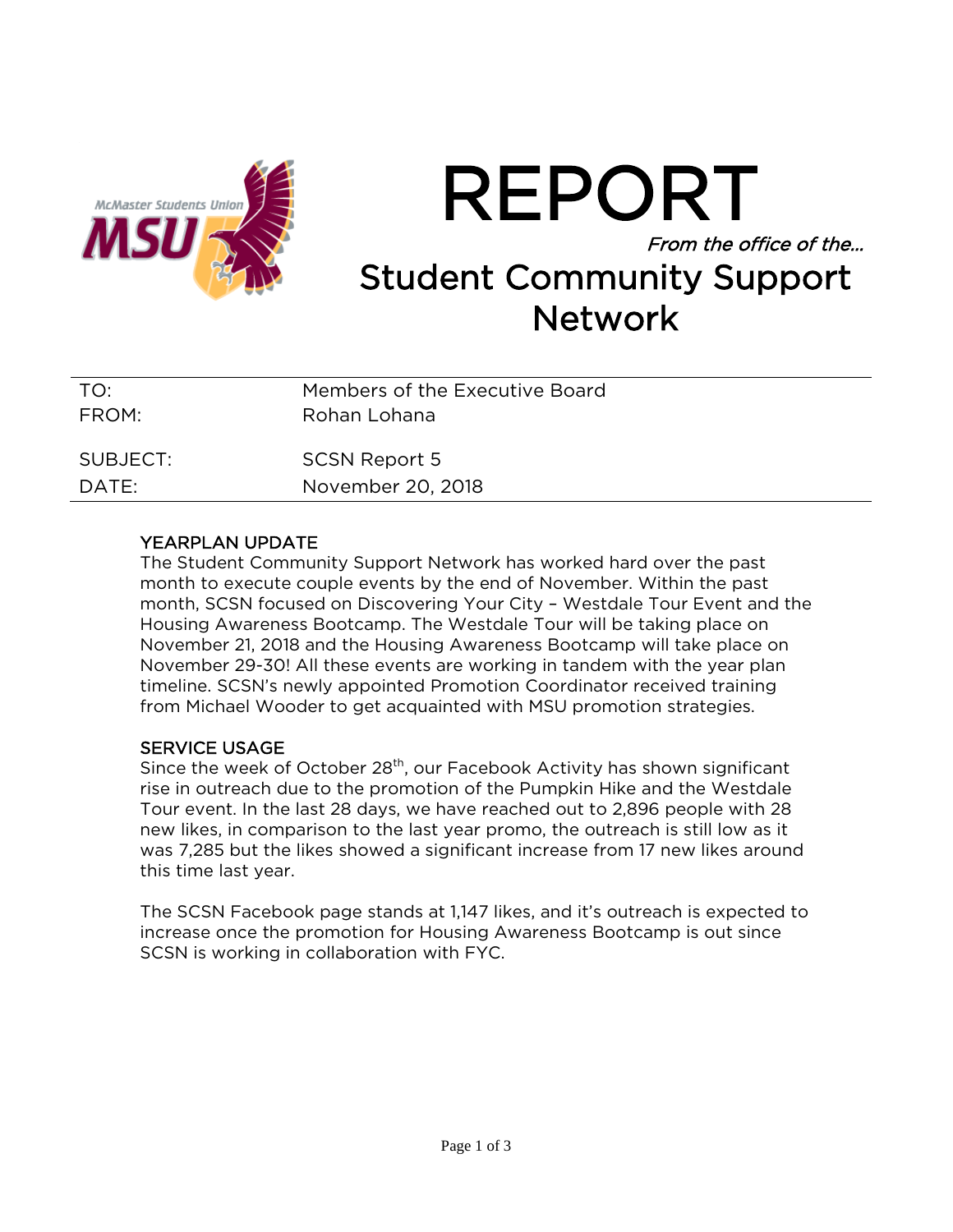

# PAST EVENTS, PROJECTS & ACTIVITIES

# Discover Your City - Westdale Version

This event is primarily directed towards first and second years. As most of the incoming students are busy settling into the on-campus university services, it is also vital for them to explore other nearby off-campus commodities. The event will be taking place on November 21, 2018. All the students will gather at MUSC Atrium and will be directed by SCSN executives to the Westdale neighborhood, where they'll visit numerous restaurants that provide affordable food options and students will get to try some free samples!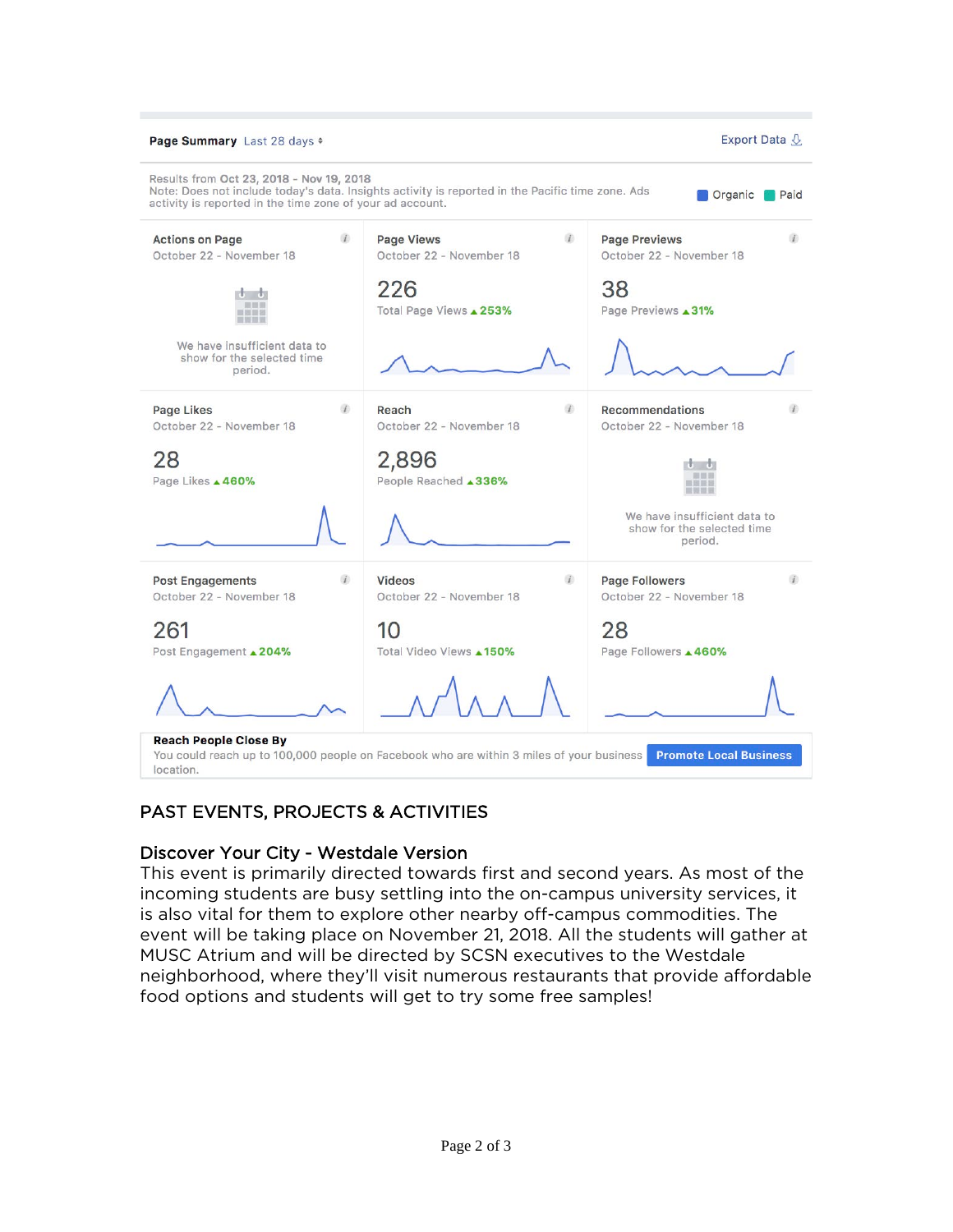# UPCOMING EVENTS, PROJECTS & ACTIVITIES

# Housing Awareness Bootcamp

Most of the students start looking for housing around this time. We believe it is vital to equip students with information regarding rental agreements, basic housing amenities, and their basic rights. SCSN along with FYC are working on infographics that can provide first years all the required information regarding tenant right, landlord's responsibilities, leasing information and housing utilities.

# Community Connector Application

Once the amendments to the job description are approved, the community connector application will be released as soon as possible.

# BUDGET

- The SCSN spent \$120 for the Executive Appreciation dinner at 1280. Additional \$150 were spend on promo material for the Westdale Tour event.

| <b>ACCOUNT</b><br><i>CODE</i> | <b>ITEM</b>                                |   | <b>BUDGET / COST</b> |
|-------------------------------|--------------------------------------------|---|----------------------|
|                               |                                            |   |                      |
|                               | <b>TOTAL SPENT IN LINE</b>                 |   |                      |
|                               | <b>REMAINING IN LINE</b>                   |   |                      |
|                               |                                            |   |                      |
|                               |                                            |   |                      |
|                               | TOTAL SPENT IN LINE                        |   | \$150                |
|                               | <b>REMAINING IN LINE</b>                   |   |                      |
|                               |                                            |   |                      |
|                               |                                            |   |                      |
|                               | TOTAL SPENT IN LINE                        |   | 120                  |
| REMAINING IN LINE             |                                            |   |                      |
|                               |                                            |   |                      |
|                               |                                            |   |                      |
|                               | <b>TOTAL SPENT IN LINE</b>                 | ∩ |                      |
|                               | <b>REMAINING IN LINE</b>                   |   |                      |
|                               | <b>TOTALS</b>                              |   |                      |
|                               | TOTAL BUDGETED DISCRETIONARY SPENDING      |   | 4175                 |
|                               | <b>TOTAL ACTUAL DISCRETIONARY SPENDING</b> |   | 270                  |
|                               | <b>REMAINING DISCRETIONARY SPENDING</b>    |   | 3905                 |

# VOLUNTEERS

- SCSN Core Executives are doing an amazing job of working in tandem as a team and meeting the deadlines for the events.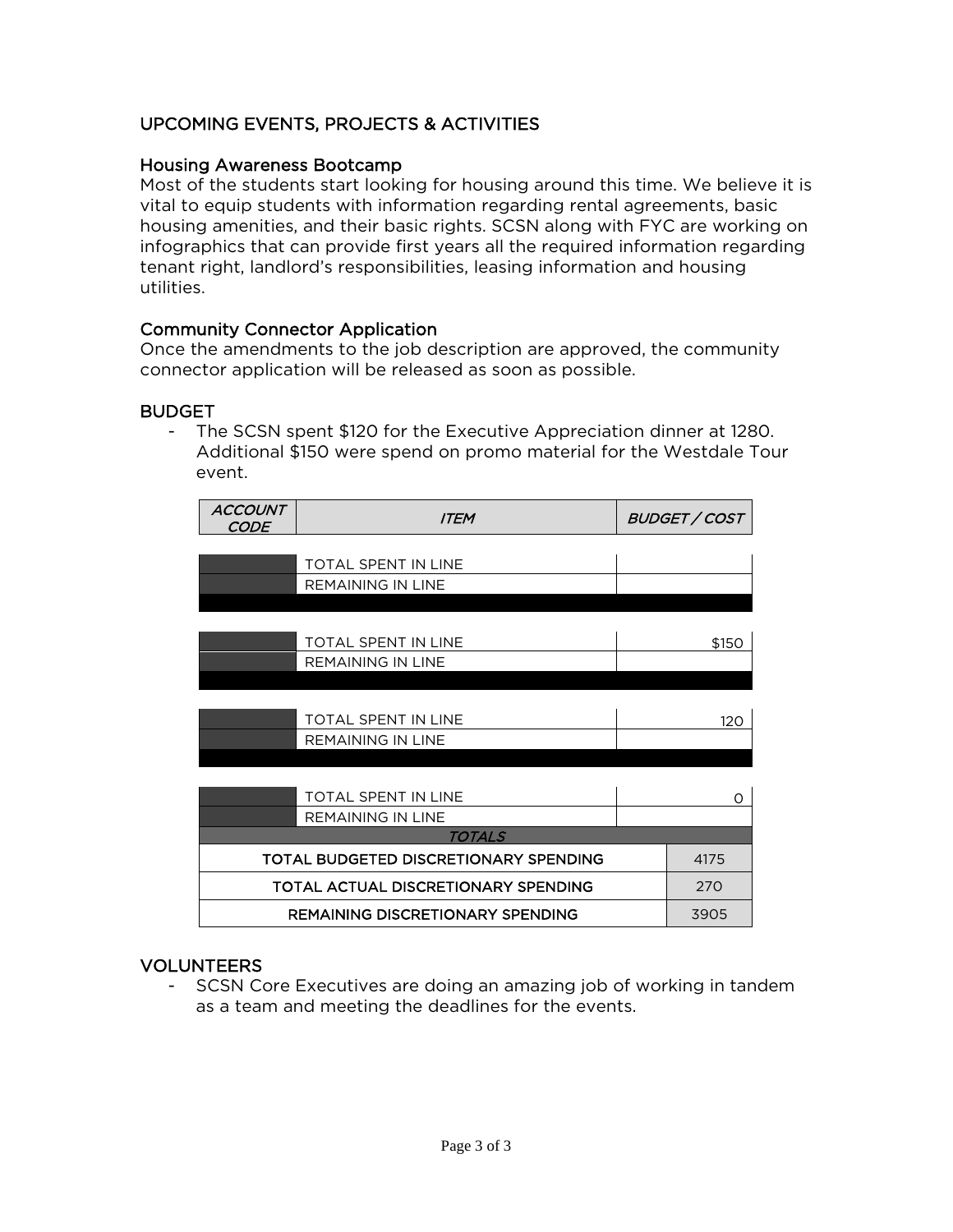

REPORT From the office of the… Pride Community Centre Coordinator

| TO:      | Members of the Executive Board         |
|----------|----------------------------------------|
| FROM:    | Miranda Clayton                        |
| SUBJECT: | <b>Pride Community Centre Report 5</b> |
| DATE:    | November 20, 2018                      |

# YEARPLAN UPDATE

Due to unfortunate circumstances we had to cancel our plan for an AIDS Action and Reembrace campaign but we have redirected that programming into Queer History Week in January so no one is losing out. We are opening volunteer applications for semester two shortly and everything is mostly progressing as planned despite some hiccups.

# SERVICE USAGE

We are continuing to see good usage of the space on a regular basis as per my report two weeks ago.

# PAST EVENTS, PROJECTS & ACTIVITIES

Pride Week was successful as per my report two weeks ago.

# UPCOMING EVENTS, PROJECTS & ACTIVITIES

We had to get creative with the end of our semester since we tabled our AIDS programming. We decided to hold two more events to round out the semester, one advocacy/education based and one social event. Our advocacy/education event is a drop-in workshop on campus safety that will be held the evening of November 28<sup>th</sup>. Students who drop in can learn about the new guidelines on reporting hateful graffiti and posters around campus, learn about how the PCC can support them in that process, and inform us of what they feel would make campus safer. I can utilize this knowledge to advocate for our safety needs when it is relevant at PACBIC and other university meetings in the future. Our social event will be held the second last day of class and it is the NON-DENOMINATIONAL WINTER HOLIDAY SHEBANG. We have booked out a MUSC room all afternoon and plan to celebrate making it through the semester with cookie decorating and hot beverages. Everyone is invited to this celebration including friends, partners, questioning folks, and allies to spread maximum winter holiday merriment. Come to MUSC 214 between 12:30 and 4:30 on December 5<sup>th</sup> to join the fun!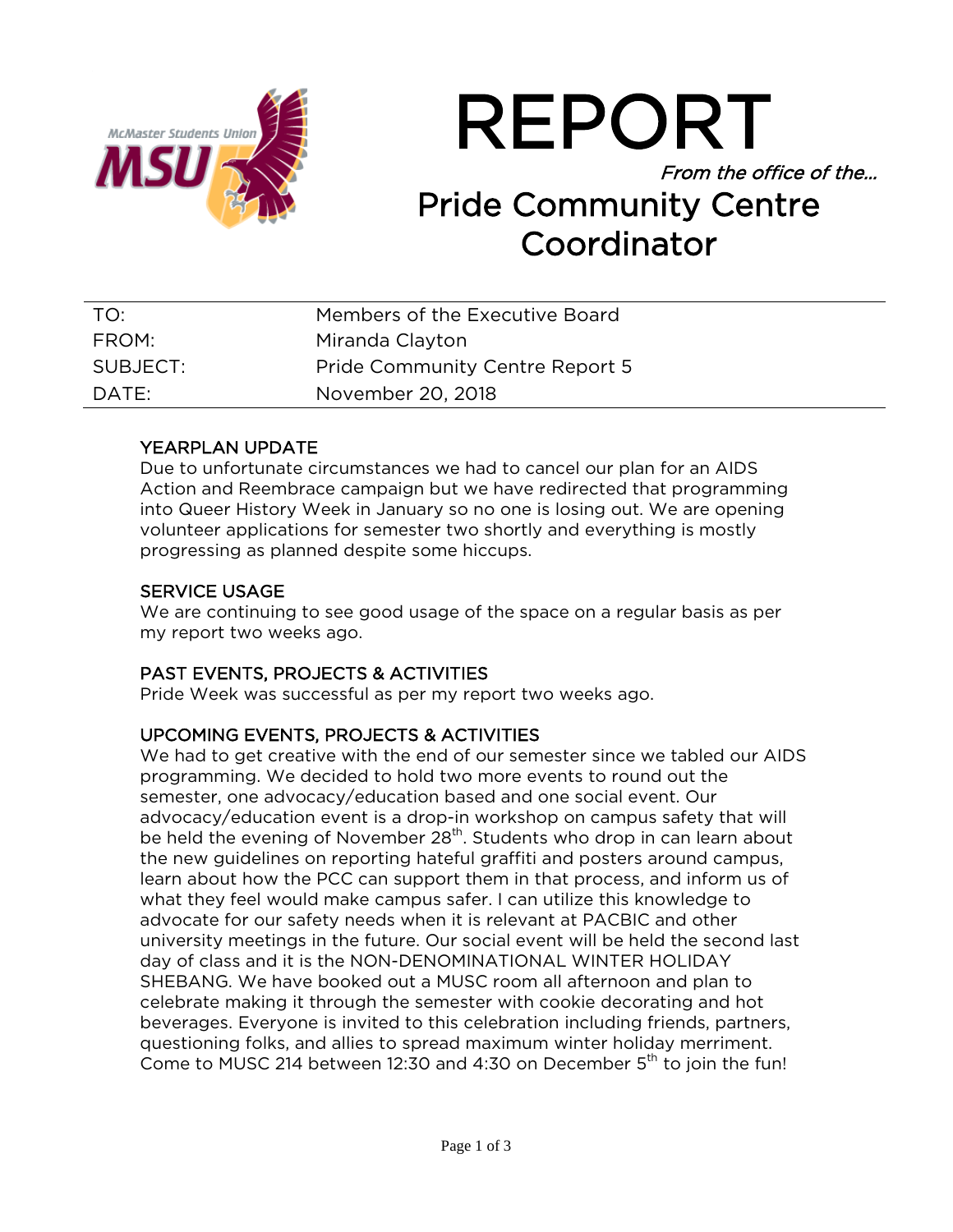Other upcoming events and projects include Pride Night with Ath & Rec on January  $30<sup>th</sup>$  and the mini kitchen project. We want to strive to embody more of the community centre feel so we would like to set up a practical mini kitchen station in the 221 side of the space. We have an unused table that is perfect for a kettle, instant coffee/tea/hot chocolate mix, ramen noodles cups, and a microwave. Something unique we noticed about our space is it is not just a support space. Our dual setup means LGBT students frequently come by just to see friends, study, eat lunch, and generally exist in space they can breathe in. You may wonder why the ramen noodles. LGBT students have much higher rates of food insecurity on average so I would like to provide a cheap meal and have information on the FCC available in our space to those who need it. I brought up the idea of the mini kitchen with my resources exec and they absolutely loved the idea which is why I would like to go forward with it. We have many books right now which we are still sorting through so we are not keen to add to the collection and WGEN already has a variety of gender affirming items. We are still seeking donations for these items if people are so inclined however purchasing them would be a duplication of services at this point in time. Our budget for resources is small but I think these little things will make a world of difference even if it is not the traditional resources you may have expected.

# **BUDGET**

| <b>McMaster Student's Union</b>               |         |                     |            |            |           |           |            |  |  |
|-----------------------------------------------|---------|---------------------|------------|------------|-----------|-----------|------------|--|--|
| Dept. 0119 - Pride Community Centre           |         |                     |            |            |           |           |            |  |  |
| For the Five Months Ending September 30, 2018 |         |                     |            |            |           |           |            |  |  |
| <b>MSU</b>                                    | Current | Prior Yr.           | Current    | Prior Yr.  | Prior Yr. | Approved  | % Budget   |  |  |
|                                               | Month   | Month               | <b>YTD</b> | <b>YTD</b> | YE.       | Budget    | Used       |  |  |
| community centre                              |         | September September | 2018-19    | 2017-18    | 2017-18   | 2019      | To Date    |  |  |
| All:                                          |         |                     |            |            |           |           |            |  |  |
| 5003-0119 QSCC - OFFICE SUPPLIES              |         |                     |            |            |           | 60.00     | $0.00\%$   |  |  |
| 5101-0119 OSCC - TELEPHONE                    | 50.30   | 100.60              | 150.90     | 251.50     | 603.60    | 600.00    | 25.15%     |  |  |
| 5202-0119 QSCC - COMMUNITY OUTREACH           | 8.00    |                     | 28.00      |            | 36.97     | 100.00    | 28.00%     |  |  |
| 6102-0119 OSCC - ANNUAL CAMPAIGNS             | 78.26   | (351.54)            | 78.26      |            | 456.69    | 3,300.00  | 2.37%      |  |  |
| 6494-0119 QSCC - VOLUNTEER RECOGNITION        | (40.00) |                     | (40.00)    |            | 500.00    | 500.00    | $(8.00\%)$ |  |  |
| 6501-0119 QSCC - ADV. & PROMO.                | 23.46   | 1.500.00            | 196.41     | 1.500.00   | 1.655.08  | 1,500.00  | 13.09%     |  |  |
| 6604-0119 OSCC - RESOURCE PURCHASES           |         |                     |            |            |           | 100.00    | $0.00\%$   |  |  |
| 6804-0119 OSCC - TRAINING EXPENSE             |         |                     |            |            | 228.08    | 500.00    | 0.00%      |  |  |
| 7001-0119 OSCC - WAGES                        | 786.94  | 689.85              | 3,787.83   | 2,764.35   | 7,355.27  | 8.500.00  | 44.56%     |  |  |
| 7101-0119 OSCC - BENEFITS                     | 64.58   | 54.93               | 314.09     | 220.95     | 550.74    | 595.00    | 52.79%     |  |  |
| 8001-0119 QSCC - DEPRECIATION EXPENSE         |         |                     | 101.32     | 101.32     | 303.96    | 300.00    | 33.77%     |  |  |
| <b>Total All</b>                              | 971.54  | 1,993.84            | 4.616.81   | 4.838.12   | 11,690.39 | 16,055.00 | 28.76%     |  |  |
|                                               |         |                     |            |            |           |           | 41.67%     |  |  |

There have been no changes in my budget as per my last report although we will be filling out POs for our remaining two events shortly.

# VOLUNTEERS

We will be holding a volunteer general meeting and social soon to address some volunteer issues we have had this semester. Most of our volunteers are